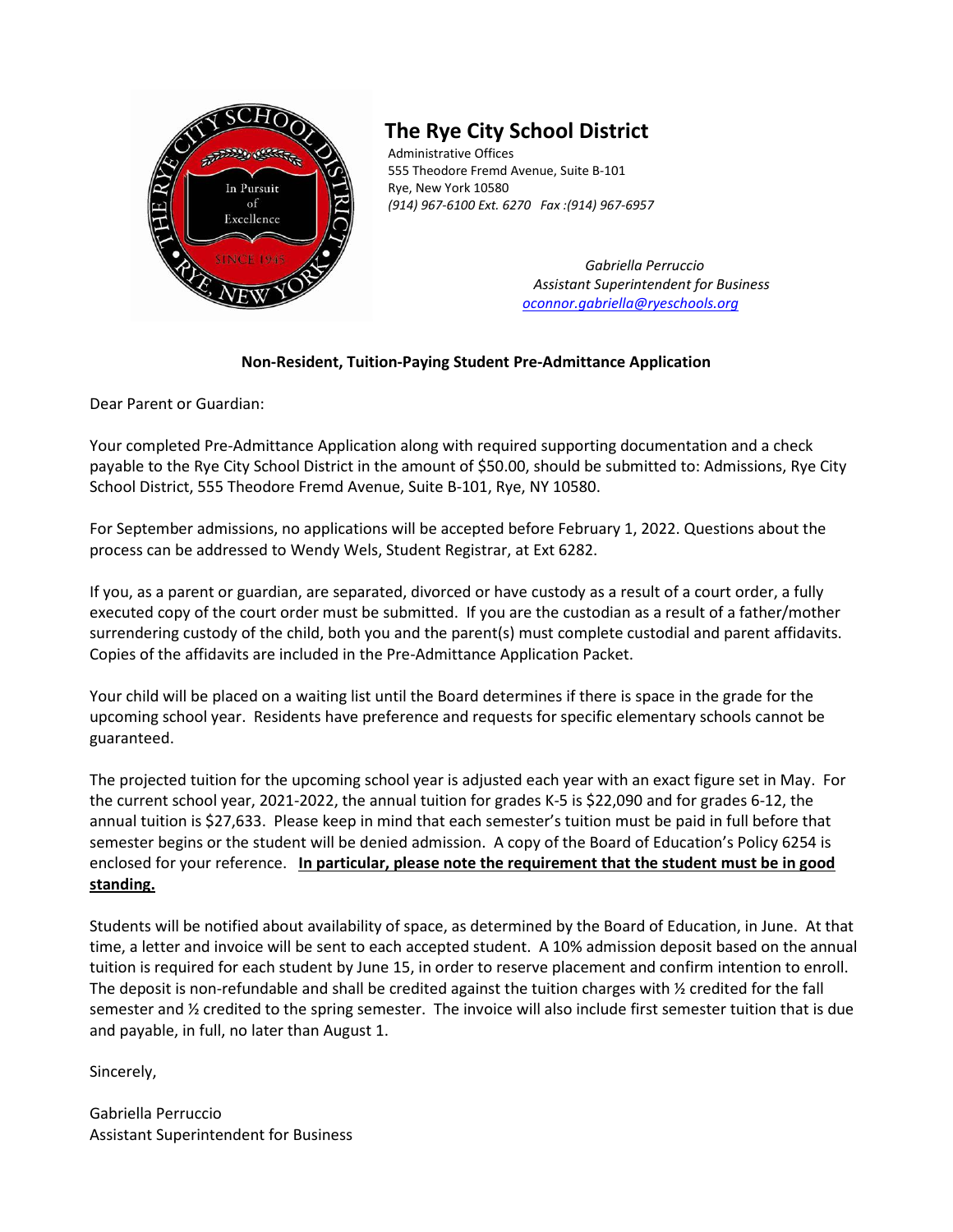| <b>RYE CITY SCHOOL DISTRICT</b><br>555 Theodore Fremd Avenue, Suite B101<br>PRE-ADMITTANCE APPLICATION<br>NON-RESIDENT/TUITION-PAYING STUDENT<br><b>Please Print Legibly</b>             | <b>Office Use Only</b><br>Board Approved<br>Student ID                                                                                                                                                                                                                 |                                                                                                                |
|------------------------------------------------------------------------------------------------------------------------------------------------------------------------------------------|------------------------------------------------------------------------------------------------------------------------------------------------------------------------------------------------------------------------------------------------------------------------|----------------------------------------------------------------------------------------------------------------|
| Name of Child: Last: Mame of Child: Last: Mame of Child: Last: Multiple Multiple Account Account Prince Child:                                                                           |                                                                                                                                                                                                                                                                        |                                                                                                                |
|                                                                                                                                                                                          |                                                                                                                                                                                                                                                                        |                                                                                                                |
|                                                                                                                                                                                          |                                                                                                                                                                                                                                                                        |                                                                                                                |
| Date of Birth: Month: __________________Day: ___________Year: __________Native Language: _____________________                                                                           |                                                                                                                                                                                                                                                                        |                                                                                                                |
|                                                                                                                                                                                          |                                                                                                                                                                                                                                                                        |                                                                                                                |
| Male<br>Ethnicity:<br>□ American Indian or Alaskan Native<br>$\Box$ Asian<br>$\Box$ Black or African American<br>$\Box$ Hispanic or Latino<br>$\Box$ Pacific Islander<br>$\square$ White |                                                                                                                                                                                                                                                                        |                                                                                                                |
| [TO BE USED FOR STATISTICAL PURPOSES ONLY, AS REQUIRED BY LAW]                                                                                                                           |                                                                                                                                                                                                                                                                        |                                                                                                                |
|                                                                                                                                                                                          |                                                                                                                                                                                                                                                                        | Dates: <u>_______</u>                                                                                          |
| Parent(s)' authorization for Rye City School District to obtain student's records from above named schools.<br><u>x</u><br>Signature of Maternal Parent/Guardian<br><b>Date Date</b>     | $X$ and $X$ and $X$ and $X$ and $X$ and $X$ and $X$ and $X$ and $X$ and $X$ and $X$ and $X$ and $X$ and $X$ and $X$ and $X$ and $X$ and $X$ and $X$ and $X$ and $X$ and $X$ and $X$ and $X$ and $X$ and $X$ and $X$ and $X$ a<br>Signature of Paternal Parent/Guardian | Date                                                                                                           |
|                                                                                                                                                                                          |                                                                                                                                                                                                                                                                        |                                                                                                                |
| List all Parents or Guardians with whom the child will live:                                                                                                                             |                                                                                                                                                                                                                                                                        |                                                                                                                |
| <b>Maternal Parent/Guardian</b>                                                                                                                                                          |                                                                                                                                                                                                                                                                        |                                                                                                                |
|                                                                                                                                                                                          |                                                                                                                                                                                                                                                                        | MI: and the state of the state of the state of the state of the state of the state of the state of the state o |
| Relationship: Mother/Grandmother/Aunt/Guardian/Other                                                                                                                                     |                                                                                                                                                                                                                                                                        |                                                                                                                |
| <b>Paternal Parent/Guardian</b>                                                                                                                                                          |                                                                                                                                                                                                                                                                        |                                                                                                                |
| Relationship: Father/Grandfather/Uncle/Guardian/Other___________________________                                                                                                         |                                                                                                                                                                                                                                                                        |                                                                                                                |
| Daytime Phone: ____________________________Home Phone: __________________________ E-mail: ____________________                                                                           |                                                                                                                                                                                                                                                                        |                                                                                                                |
|                                                                                                                                                                                          |                                                                                                                                                                                                                                                                        |                                                                                                                |

**List all other children residing in household up to 21 years of age:**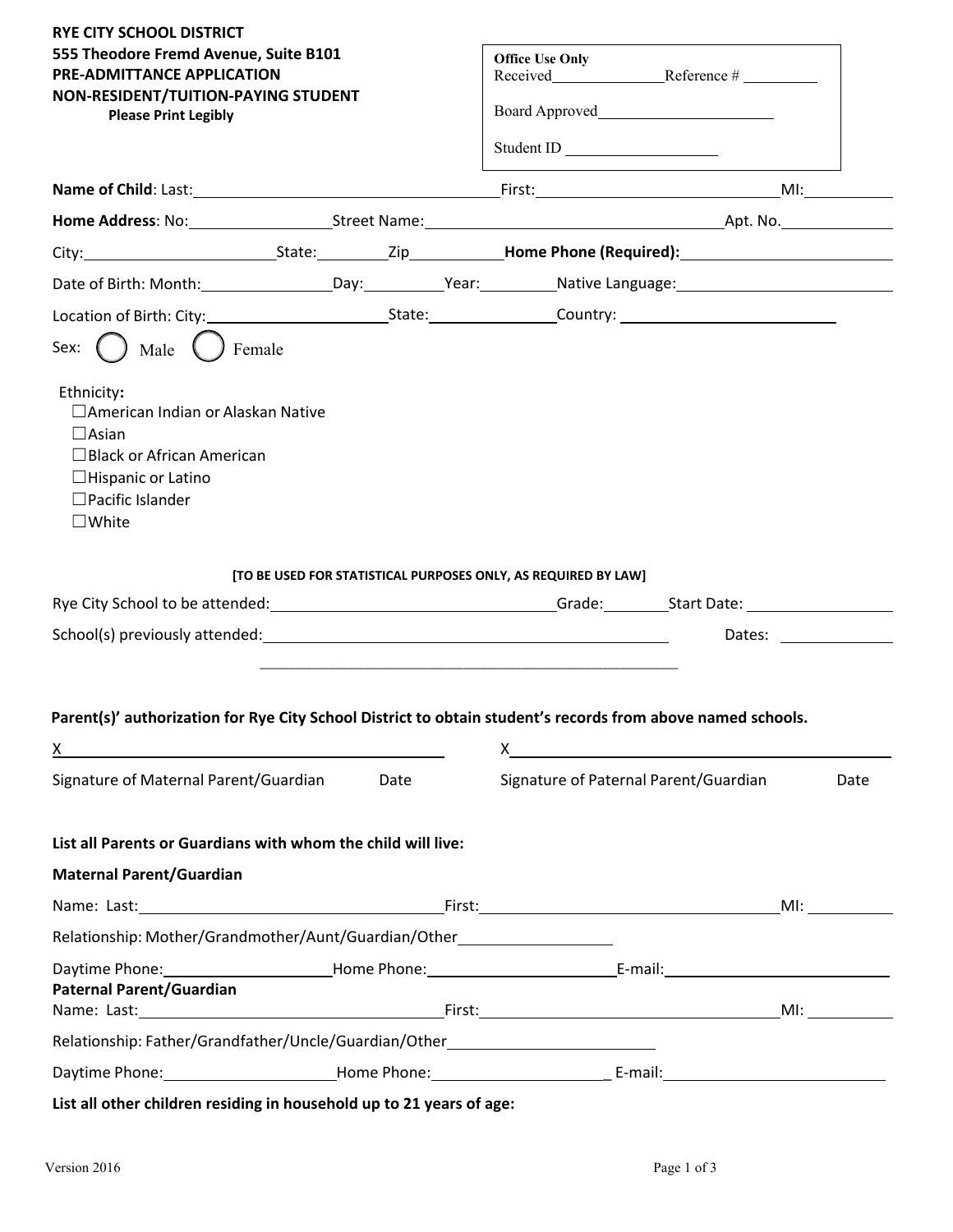| Last Name | First Name | Date of Birth | Sex | School | Grade |
|-----------|------------|---------------|-----|--------|-------|
|           |            |               |     |        |       |
|           |            |               |     |        |       |
|           |            |               |     |        |       |

## **RYE CITY SCHOOL DISTRICT – PRE-ADMITTANCE APPLICATION NON-RESIDENT/TUITION-PAYING STUDENT**

**Name of Child:** Last: First: MI:

Will the child reside with only one Parent?  $\bigcup$  Yes  $\bigcup$  No (If yes, a copy of court order or custody documents must be submitted.)

A check for **\$50.00** should accompany this form for processing. Check is to be made payable to **The Rye City School**

**District.** Details of policy and procedures are contained in Board of Education Policy #6254.

## **Copies of Documents required to be submitted: COPIES CANNOT BE MADE AT SCHOOL DISTRICT OFFICE. I. Personal identification for both maternal and paternal parents or guardians must be provided asfollows:**

## **1. Personal identification with photo for all parent(s) and or guardian(s).**

### **Check Those Provided**

|                                                                                                                                 | Maternal | Paternal |
|---------------------------------------------------------------------------------------------------------------------------------|----------|----------|
| New York State (NYS) Driver License, valid/not expired. (If interim license, must provide copy of prior license<br>with photo.) |          |          |
| If NYS Driver License is not available, copy of U.S. Passport                                                                   |          |          |
| If NYS License & Passport not available, other photo identification, such as Employee ID.                                       |          |          |
| If no photo ID available, signed personal NYS tax returns or bank statement.                                                    |          |          |

### **AND**

## **2. Evidence of Child's Age (Copy only - Names of parents must be indicated.)**

I (We) affirm that the information provided on this form is true and correct. I (We) understand that the District may investigate any allegation contained in this form and may ask for written proof of any statement. In order to verify the information or statements provided on this form (including any supporting documents and affidavits), I (we) give consent for the release of this form (including any supporting documents and affidavits) or any information contained in this form to the City of Rye, or any other third party in furtherance of the School District's investigation. I (We) will inform the District of any change of address with 30 days. I (We) understand that the allegations contained in this form are being relied upon in determining whether the child is to be admitted to its school system on a tuition basis in keeping with Board of Education Policy #6254.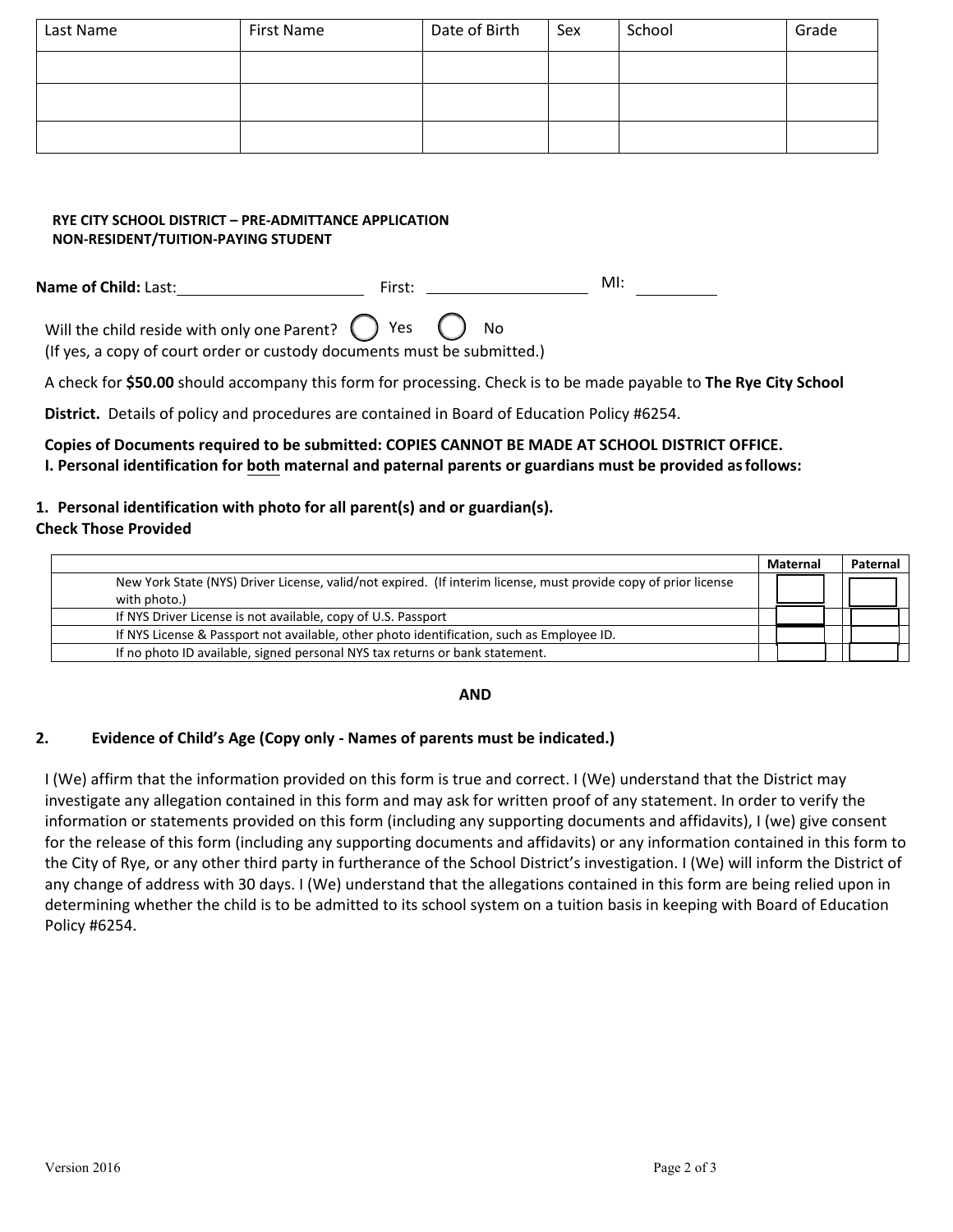## **ALL PARENT(S) OR GUARDIAN(S) MUST SIGN:**

| X<br>SIGNATURE OF MATERNAL PARENT OR GUARDIAN | x<br>SIGNATURE OF PATERNAL PARENT OR GUARDIAN |  |
|-----------------------------------------------|-----------------------------------------------|--|
| <b>PRINT NAME</b>                             | <b>PRINT NAME</b>                             |  |
| Date:                                         |                                               |  |
| For Office Use Only                           |                                               |  |
| Approval:                                     | Date:                                         |  |
| Notes:                                        |                                               |  |

**Original to Student File with Documents: Elementary Principal** ∆ **MS/HS Guidance** ∆ **Copy to: Parent** ∆ **Special Ed** ∆ **Treasurer** ∆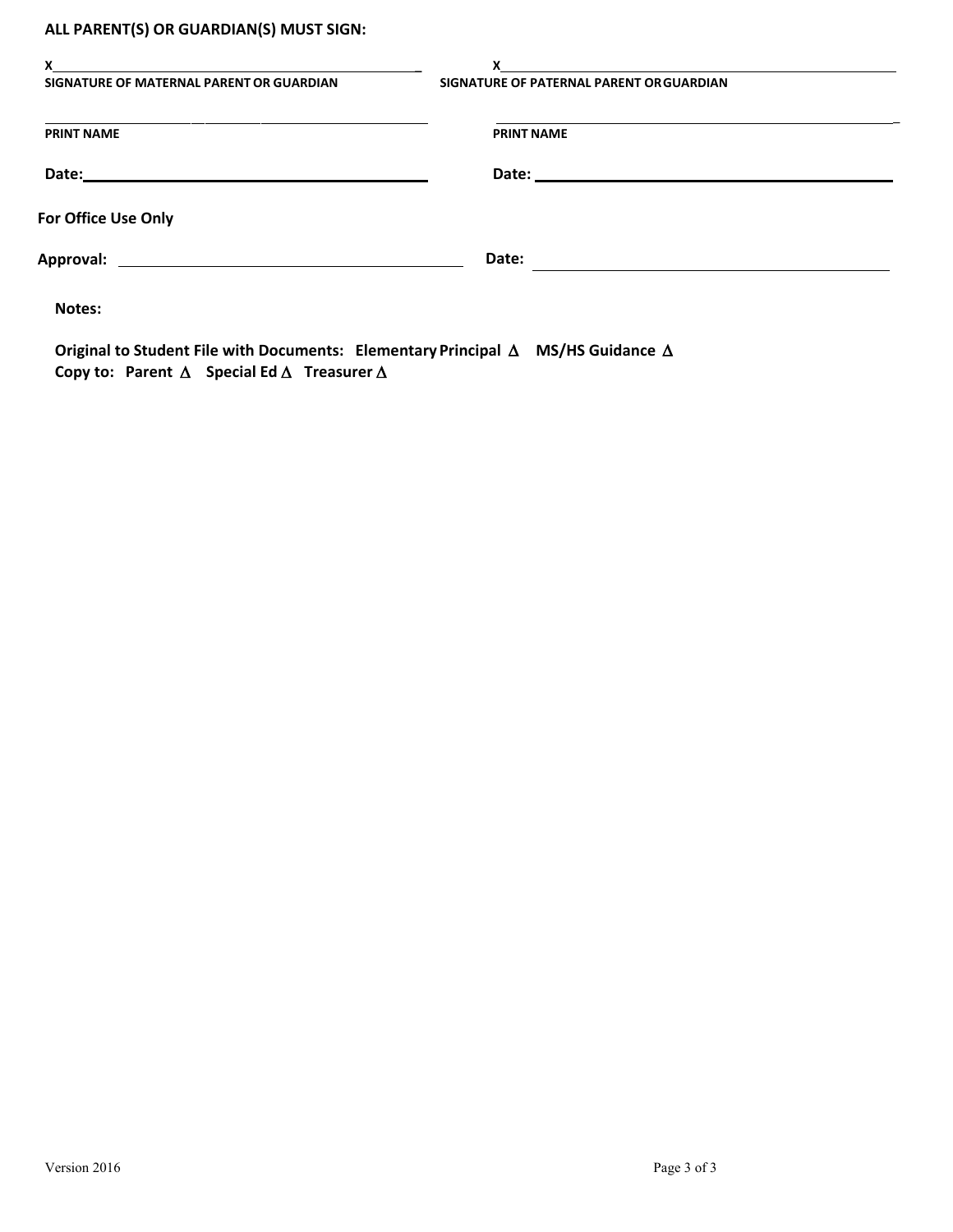# The Rye City School District

## Affidavit of Legal Responsibility (Parents)

|                   | State of New York     |                                                                                                 |  |  |
|-------------------|-----------------------|-------------------------------------------------------------------------------------------------|--|--|
|                   | County of Westchester |                                                                                                 |  |  |
| SS:               |                       |                                                                                                 |  |  |
|                   |                       |                                                                                                 |  |  |
|                   |                       |                                                                                                 |  |  |
|                   | sworn, say:           |                                                                                                 |  |  |
|                   |                       |                                                                                                 |  |  |
| (Name of Student) |                       |                                                                                                 |  |  |
|                   |                       | (If the legal guardian, please attach documents which prove legal guardianship.)                |  |  |
|                   |                       |                                                                                                 |  |  |
|                   |                       |                                                                                                 |  |  |
|                   |                       |                                                                                                 |  |  |
|                   |                       |                                                                                                 |  |  |
|                   |                       |                                                                                                 |  |  |
|                   |                       |                                                                                                 |  |  |
|                   |                       | (Name of Student)                                                                               |  |  |
|                   |                       |                                                                                                 |  |  |
|                   |                       |                                                                                                 |  |  |
|                   |                       |                                                                                                 |  |  |
|                   |                       |                                                                                                 |  |  |
|                   |                       |                                                                                                 |  |  |
|                   |                       |                                                                                                 |  |  |
| 4.                |                       | I (We) hereby relinquish all parental rights and responsibilities for my (our Child),           |  |  |
|                   | (Name of Child)       | (Name of Individual [s])                                                                        |  |  |
|                   |                       |                                                                                                 |  |  |
|                   |                       | Including, but not limited to the right to make decisions pertaining to the health, welfare and |  |  |
|                   |                       | education of my (our) child. This individual resides at:                                        |  |  |
|                   |                       |                                                                                                 |  |  |
|                   |                       |                                                                                                 |  |  |
|                   |                       |                                                                                                 |  |  |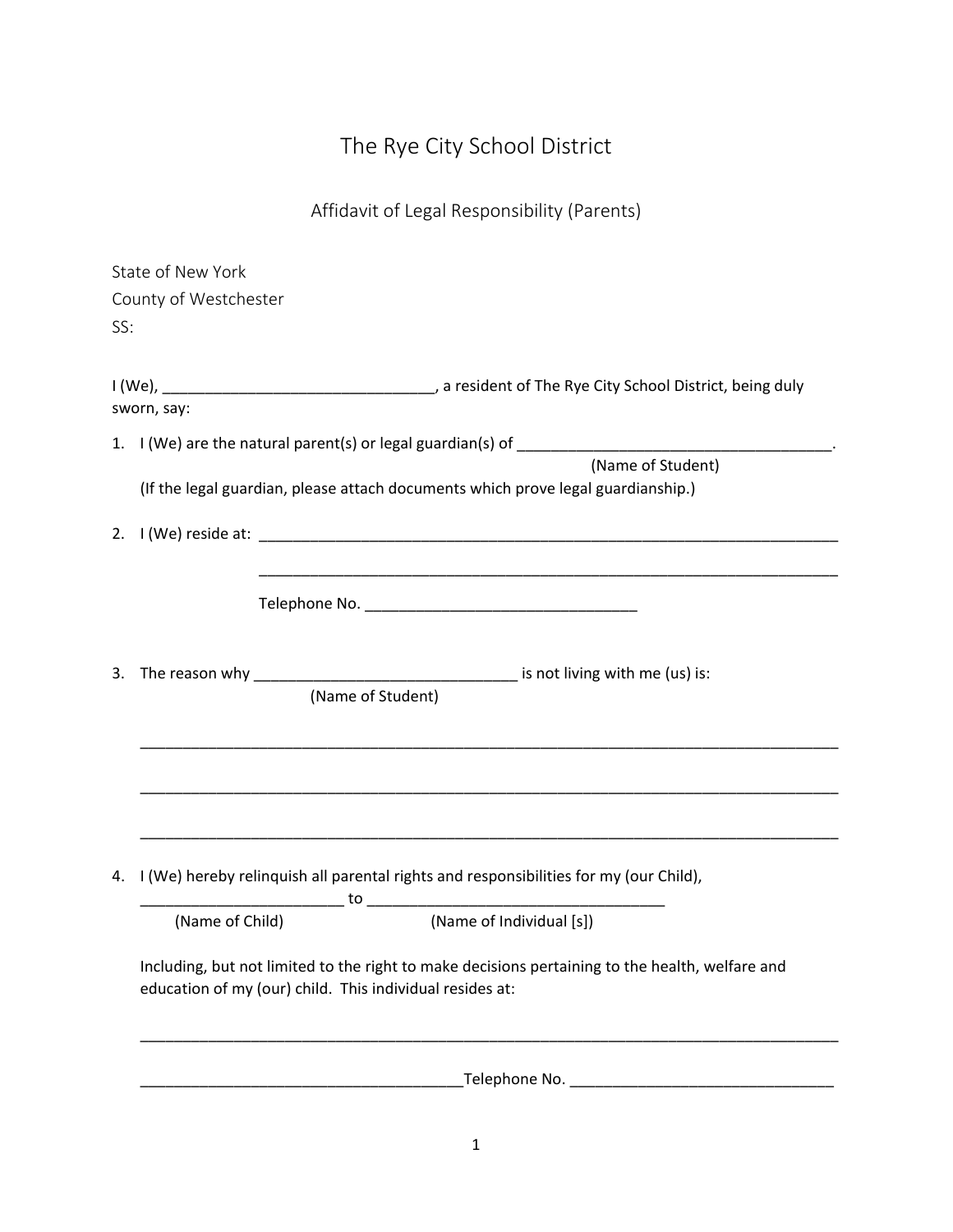### Affidavit of Legal Responsibility (Parents)

5. The reason(s) for relinquishing all parental rights and responsibilities for my (our) child is (are) as follows:

\_\_\_\_\_\_\_\_\_\_\_\_\_\_\_\_\_\_\_\_\_\_\_\_\_\_\_\_\_\_\_\_\_\_\_\_\_\_\_\_\_\_\_\_\_\_\_\_\_\_\_\_\_\_\_\_\_\_\_\_\_\_\_\_\_\_\_\_\_\_\_\_\_\_\_\_\_\_\_\_\_\_\_\_\_

\_\_\_\_\_\_\_\_\_\_\_\_\_\_\_\_\_\_\_\_\_\_\_\_\_\_\_\_\_\_\_\_\_\_\_\_\_\_\_\_\_\_\_\_\_\_\_\_\_\_\_\_\_\_\_\_\_\_\_\_\_\_\_\_\_\_\_\_\_\_\_\_\_\_\_\_\_\_\_\_\_\_\_\_\_

\_\_\_\_\_\_\_\_\_\_\_\_\_\_\_\_\_\_\_\_\_\_\_\_\_\_\_\_\_\_\_\_\_\_\_\_\_\_\_\_\_\_\_\_\_\_\_\_\_\_\_\_\_\_\_\_\_\_\_\_\_\_\_\_\_\_\_\_\_\_\_\_\_\_\_\_\_\_\_\_\_\_\_\_\_

\_\_\_\_\_\_\_\_\_\_\_\_\_\_\_\_\_\_\_\_\_\_\_\_\_\_\_\_\_\_\_\_\_\_\_\_\_\_\_\_\_\_\_\_\_\_\_\_\_\_\_\_\_\_\_\_\_\_\_\_\_\_\_\_\_\_\_\_\_\_\_\_\_\_\_\_\_\_\_\_\_\_\_\_\_

\_\_\_\_\_\_\_\_\_\_\_\_\_\_\_\_\_\_\_\_\_\_\_\_\_\_\_\_\_\_\_\_\_\_\_\_\_\_\_\_\_\_\_\_\_\_\_\_\_\_\_\_\_\_\_\_\_\_\_\_\_\_\_\_\_\_\_\_\_\_\_\_\_\_\_\_\_\_\_\_\_\_\_\_\_

\_\_\_\_\_\_\_\_\_\_\_\_\_\_\_\_\_\_\_\_\_\_\_\_\_\_\_\_\_\_\_\_\_\_\_\_\_\_\_\_\_\_\_\_\_\_\_\_\_\_\_\_\_\_\_\_\_\_\_\_\_\_\_\_\_\_\_\_\_\_\_\_\_\_\_\_\_\_\_\_\_\_\_\_\_

\_\_\_\_\_\_\_\_\_\_\_\_\_\_\_\_\_\_\_\_\_\_\_\_\_\_\_\_\_\_\_\_\_\_\_\_\_\_\_\_\_\_\_\_\_\_\_\_\_\_\_\_\_\_\_\_\_\_\_\_\_\_\_\_\_\_\_\_\_\_\_\_\_\_\_\_\_\_\_\_\_\_\_\_\_

\_\_\_\_\_\_\_\_\_\_\_\_\_\_\_\_\_\_\_\_\_\_\_\_\_\_\_\_\_\_\_\_\_\_\_\_\_\_\_\_\_\_\_\_\_\_\_\_\_\_\_\_\_\_\_\_\_\_\_\_\_\_\_\_\_\_\_\_\_\_\_\_\_\_\_\_\_\_\_\_\_\_\_\_\_

\_\_\_\_\_\_\_\_\_\_\_\_\_\_\_\_\_\_\_\_\_\_\_\_\_\_\_\_\_\_\_\_\_\_\_\_\_\_\_\_\_\_\_\_\_\_\_\_\_\_\_\_\_\_\_\_\_\_\_\_\_\_\_\_\_\_\_\_\_\_\_\_\_\_\_\_\_\_\_\_\_\_\_\_\_

6. My (Our) child's current address and living arrangement is:

7. Please explain the initial duration of this living arrangement, as well as expected duration:

8. Please describe any other location(s) where your child lives, including the length of time the child is at the other address and provide an explanation. If the child does not live at any other address, so indicate:

\_\_\_\_\_\_\_\_\_\_\_\_\_\_\_\_\_\_\_\_\_\_\_\_\_\_\_\_\_\_\_\_\_\_\_\_\_\_\_\_\_\_\_\_\_\_\_\_\_\_\_\_\_\_\_\_\_\_\_\_\_\_\_\_\_\_\_\_\_\_\_\_\_\_\_\_\_\_\_\_\_\_\_\_\_

\_\_\_\_\_\_\_\_\_\_\_\_\_\_\_\_\_\_\_\_\_\_\_\_\_\_\_\_\_\_\_\_\_\_\_\_\_\_\_\_\_\_\_\_\_\_\_\_\_\_\_\_\_\_\_\_\_\_\_\_\_\_\_\_\_\_\_\_\_\_\_\_\_\_\_\_\_\_\_\_\_\_\_\_\_

\_\_\_\_\_\_\_\_\_\_\_\_\_\_\_\_\_\_\_\_\_\_\_\_\_\_\_\_\_\_\_\_\_\_\_\_\_\_\_\_\_\_\_\_\_\_\_\_\_\_\_\_\_\_\_\_\_\_\_\_\_\_\_\_\_\_\_\_\_\_\_\_\_\_\_\_\_\_\_\_\_\_\_\_\_

9. I (We) provide and will continue to provide the following support for the above-named child:

| $\Box$ Medical              |
|-----------------------------|
| $\Box$ Dental               |
| $\Box$ Life Insurance       |
| $\Box$ Health Insurance     |
| $\Box$ Automobile Insurance |
| $\square$ Food              |
| $\Box$ Clothing             |
| $\Box$ Other (Specify)      |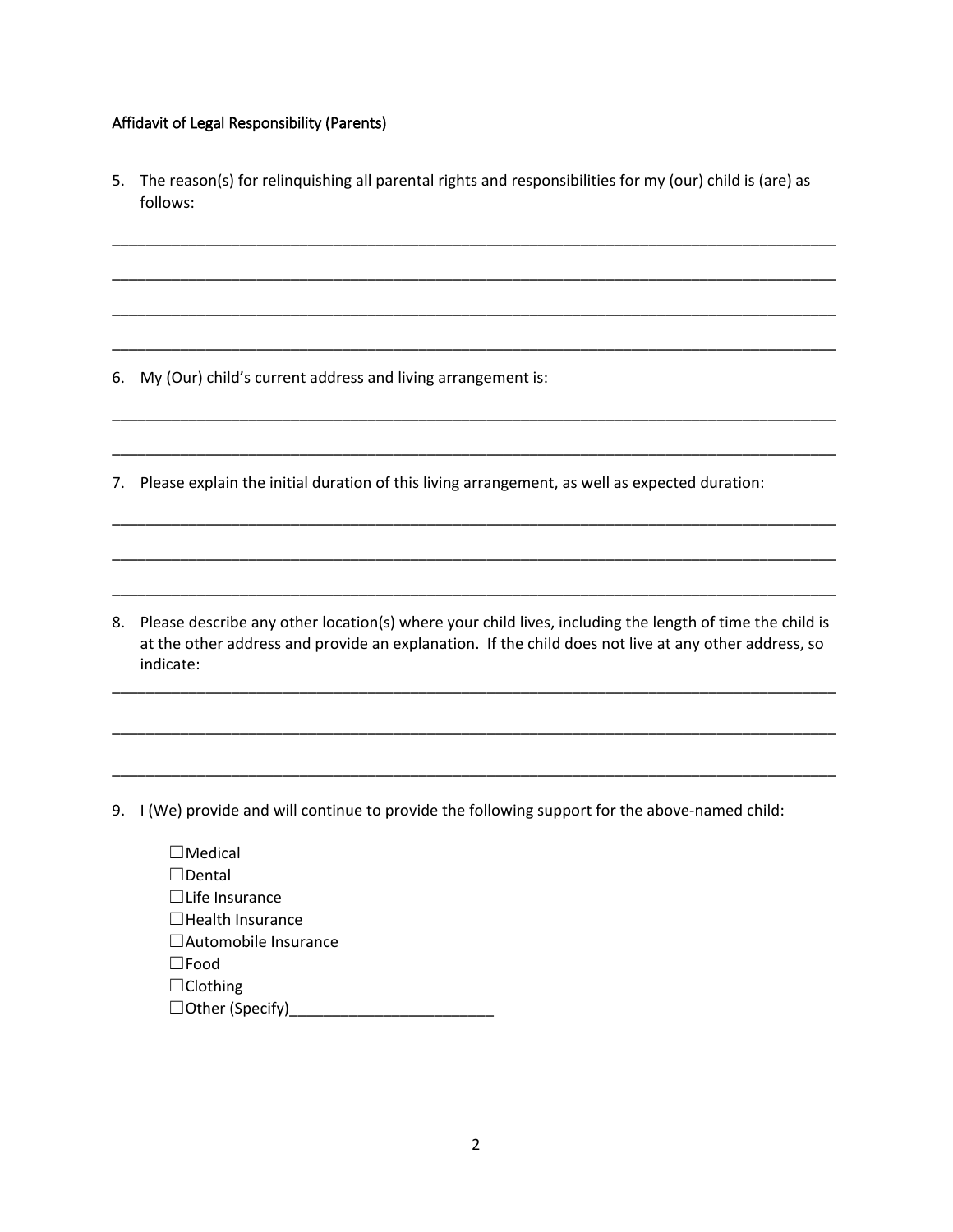10. Please provide any other relevant facts:

| _____________ |  | _____ |
|---------------|--|-------|
|               |  |       |
|               |  |       |

I (We) affirm that we will remove the above-named child from my (our) federal and state income tax, which is subject to confirmation by the District.

I (We) understand that the responsibility for parent conferences, discipline, truancy, money owed, emergency medical treatment and other legal matters is being given to the District resident accepting custody.

I (We) affirm that the information provided on this form is true and correct.

I (We) understand that the District may investigate any allegation contained in this form and may ask for written proof of any statement.

 $\overline{\phantom{a}}$  , and the contract of the contract of the contract of the contract of the contract of the contract of the contract of the contract of the contract of the contract of the contract of the contract of the contrac

\_\_\_\_\_\_\_\_\_\_\_\_\_\_\_\_\_\_\_\_\_\_\_\_\_\_\_\_\_\_\_\_\_\_\_\_\_\_\_

(Signature of Parent/Legal Guardian)

(Signature of Parent/Legal Guardian)

Subscribed and sworn to before me This \_\_\_\_ day of \_\_\_\_\_\_\_\_\_\_\_, 20\_\_\_

NOTARY PUBLIC

\_\_\_\_\_\_\_\_\_\_\_\_\_\_\_\_\_\_\_\_\_\_\_\_\_\_\_\_\_\_\_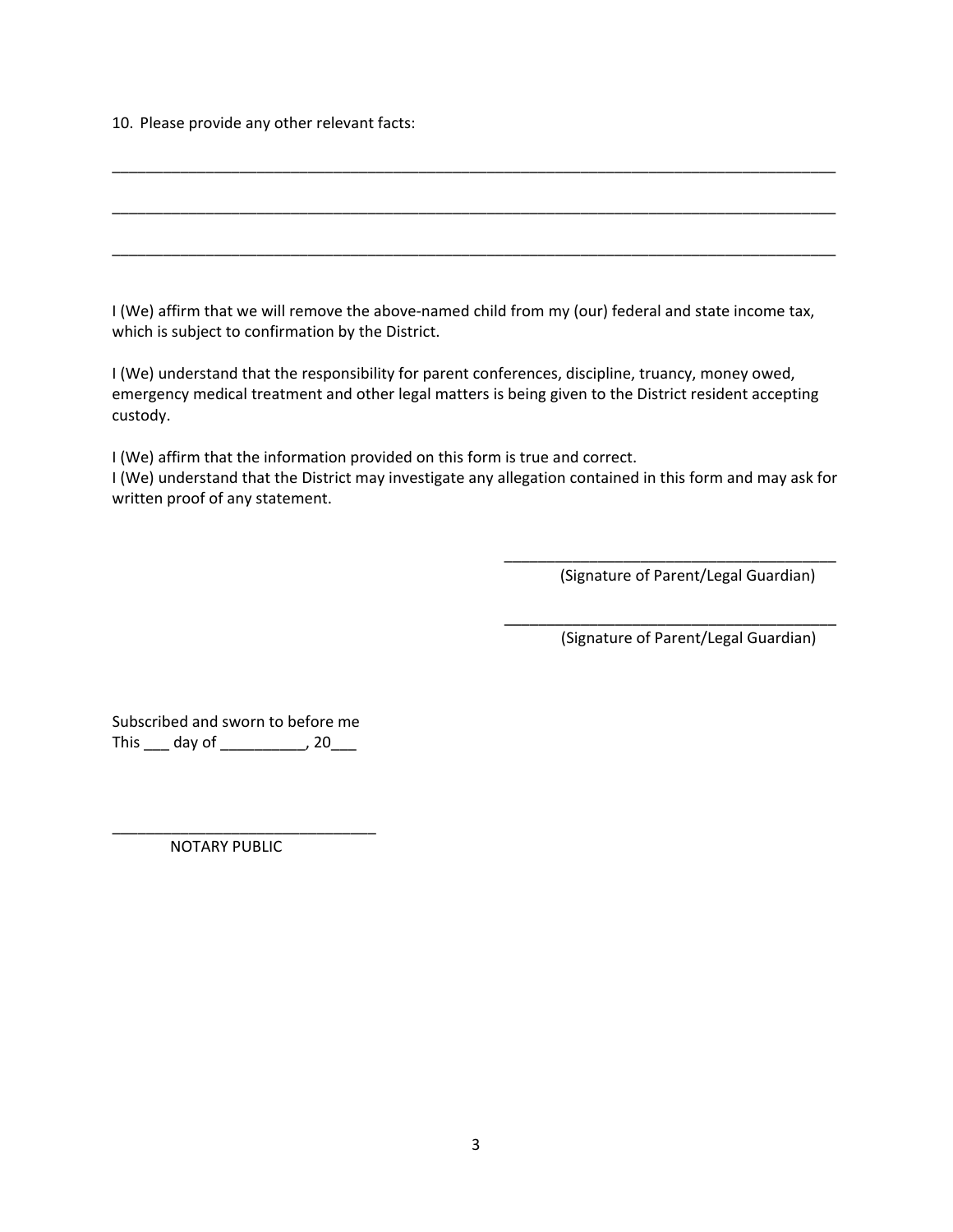## The Rye City School District

Affidavit of Legal Responsibility (Custodial)

|     | State of New York                                                          |                                                                                            |
|-----|----------------------------------------------------------------------------|--------------------------------------------------------------------------------------------|
|     | County of Westchester                                                      |                                                                                            |
| SS: |                                                                            |                                                                                            |
|     |                                                                            |                                                                                            |
|     |                                                                            |                                                                                            |
|     | sworn, say:                                                                |                                                                                            |
|     |                                                                            |                                                                                            |
|     |                                                                            |                                                                                            |
| 2.  |                                                                            |                                                                                            |
|     | (Full Name of Child)                                                       | (Relationship to Child)                                                                    |
|     |                                                                            |                                                                                            |
|     | And he/she has been living with me since ________________________________. |                                                                                            |
|     |                                                                            | (Date)                                                                                     |
|     | 3. I (We) expect the duration of this living arrangement to be:            |                                                                                            |
|     |                                                                            |                                                                                            |
|     |                                                                            |                                                                                            |
|     |                                                                            |                                                                                            |
|     | 4. The reason(s) that the above child lives with me (us) is:               |                                                                                            |
|     |                                                                            |                                                                                            |
|     |                                                                            |                                                                                            |
|     |                                                                            |                                                                                            |
|     |                                                                            |                                                                                            |
| 5.  |                                                                            | Does the above-named child live at any other location? __________________________          |
|     |                                                                            | If so, please indicate the length of time the child is at the other address and provide an |
|     | explanation. If the child does not live at any other address, so indicate: |                                                                                            |
|     |                                                                            |                                                                                            |
|     |                                                                            |                                                                                            |
|     |                                                                            |                                                                                            |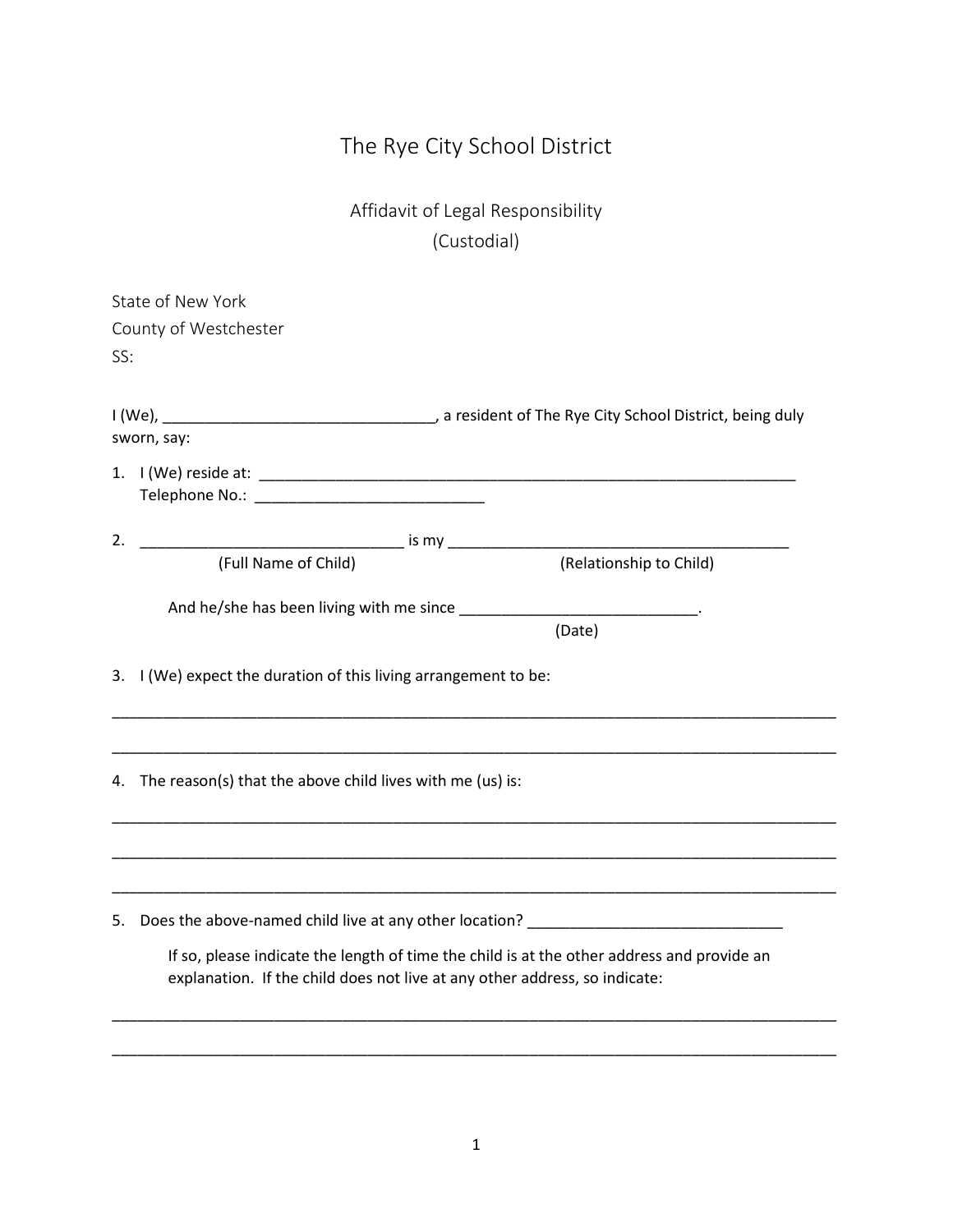## Affidavit of Legal Responsibility (Custodial)

6. Please indicate who provides the support for the above-named child (e.g., room, food, clothing, health and dental insurance, other insurance, other necessities):

\_\_\_\_\_\_\_\_\_\_\_\_\_\_\_\_\_\_\_\_\_\_\_\_\_\_\_\_\_\_\_\_\_\_\_\_\_\_\_\_\_\_\_\_\_\_\_\_\_\_\_\_\_\_\_\_\_\_\_\_\_\_\_\_\_\_\_\_\_\_\_\_\_\_\_\_\_\_\_\_\_\_\_\_\_

\_\_\_\_\_\_\_\_\_\_\_\_\_\_\_\_\_\_\_\_\_\_\_\_\_\_\_\_\_\_\_\_\_\_\_\_\_\_\_\_\_\_\_\_\_\_\_\_\_\_\_\_\_\_\_\_\_\_\_\_\_\_\_\_\_\_\_\_\_\_\_\_\_\_\_\_\_\_\_\_\_\_\_\_\_

\_\_\_\_\_\_\_\_\_\_\_\_\_\_\_\_\_\_\_\_\_\_\_\_\_\_\_\_\_\_\_\_\_\_\_\_\_\_\_\_\_\_\_\_\_\_\_\_\_\_\_\_\_\_\_\_\_\_\_\_\_\_\_\_\_\_\_\_\_\_\_\_\_\_\_\_\_\_\_\_\_\_\_\_\_

\_\_\_\_\_\_\_\_\_\_\_\_\_\_\_\_\_\_\_\_\_\_\_\_\_\_\_\_\_\_\_\_\_\_\_\_\_\_\_\_\_\_\_\_\_\_\_\_\_\_\_\_\_\_\_\_\_\_\_\_\_\_\_\_\_\_\_\_\_\_\_\_\_\_\_\_\_\_\_\_\_\_\_\_\_

7. Please provide any other relevant facts and attach any relevant documents:

I (We) hereby affirm that I (we) accept and assume full-parental rights and responsibilities (care, custody, and control) for the above-named child, including but not limited to full responsibility for all matters relating to the child's education (parent conferences, discipline, truancy, vandalism) and medical care.

I (We) will be financially responsible for damage, defacement and/or destruction of school buildings and property and any other legal matters that may arise pertaining to this child.

I (We) affirm that the information provided on this form is true and correct.

I (We) understand that the District may investigate any allegation contained in this form and may ask for written proof of any statement.

 $\overline{\phantom{a}}$  , and the contract of the contract of the contract of the contract of the contract of the contract of the contract of the contract of the contract of the contract of the contract of the contract of the contrac

 $\overline{\phantom{a}}$  , and the contract of the contract of the contract of the contract of the contract of the contract of the contract of the contract of the contract of the contract of the contract of the contract of the contrac

(Signature of Custodian)

(Signature of Custodian)

Subscribed and sworn to before me This \_\_\_\_ day of \_\_\_\_\_\_\_\_\_\_\_, 20\_\_\_

NOTARY PUBLIC

\_\_\_\_\_\_\_\_\_\_\_\_\_\_\_\_\_\_\_\_\_\_\_\_\_\_\_\_\_\_\_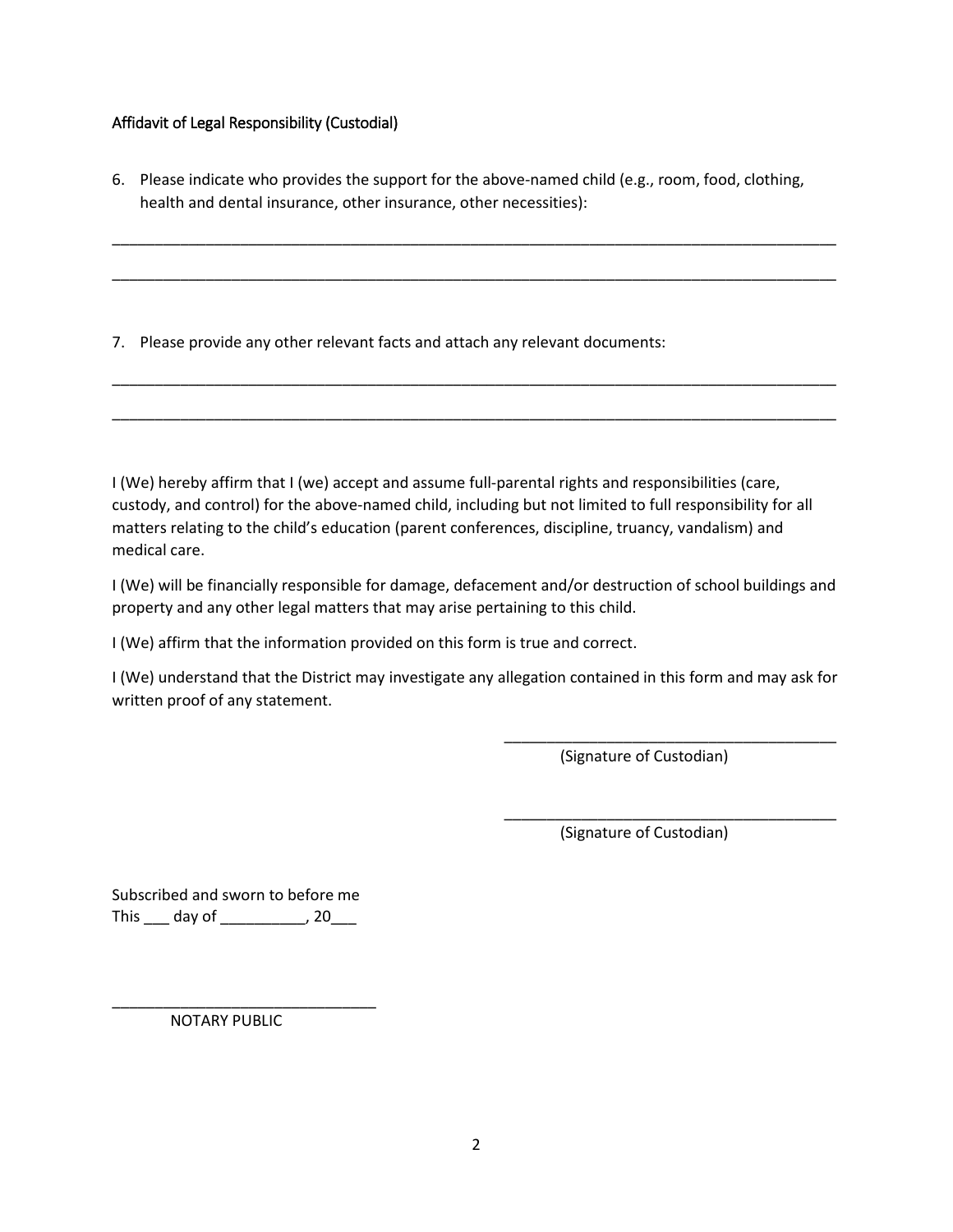

| Book          | Policy Manual                        |
|---------------|--------------------------------------|
| Section       | (Series 6000-6999) FISCAL MANAGEMENT |
| Title         | Non-Resident Students                |
| Code          | 6254                                 |
| <b>Status</b> | Active                               |
| Adopted       | October 10, 2006                     |
|               |                                      |

Rye City School District Rye, NY

6254

#### NON-RESIDENT STUDENTS

The Board of Education may decide to provide educational services for a fee (tuition) to students in good standing  $^1$  from outside the geographic boundaries of the Rye City School District on a space-available basis. When making such determinations, the Board shall give consid eration to present and future enrollment projections (on a school-by-school, grade-by-grade and class-by-class basis), District class size quidelines, staffing requirements, provision of appropriate physical facilities for educational purposes and the economic and school climate effects(both positive and negative) of admitting out-of-District applicants to the Rye City School District as non-resident, tuitionpaying students.

It is the District's intent that all non-resident, tuition-paying students in good standing be treated consistently in accordance with District policies and individual school rules in the same manner as resident children with respect to educational services and opportunities including co-curricular, extra-curricular and inter-scholastic activities.

The Board shall establish its tuition rates annually by June 1. The tuition rates established year-to-year will reflect, at a minimum, either all tax rate increases plus special assessments to be incurred by District residents; or the District's estimated budget-to- budget increase for each year of attendance by non-resident, tuition-paying students, whichever is higher. Tuition must be paid in full according to the respective schedule S contained in either Procedure #6254 P2 or #6254 P3, and is non-refundable.

Previously enrolled non-resident, tuition-paying students must annually (by June 15) apply for re-enrollment with the District and must submit a non-refundable deposit with their application to re-enroll. Previously enrolled non-resident, tuition- paying students will generally be allowed to re-enroll in the Rye City School District until with drawal or high school graduation, whichever comes first and as long as the student remains in good standing<sup>1</sup>. However, in all cases, the district reserves the right to discontinue the enrollment or to deny reenrollment to any student if his/her continued attendance is not deemed in the best interest of the district and/or the student. If a student's enrollment is discontinued on this basis, tuition will not be refunded.

New applicants for admission will be considered upon submission of a pre-registration application form accompanied by payment of anonrefundable application fee. In the event that there are fewer spaces than applications, applications will be considered in the order in which they were received.

If a parent(s) wishes to submit an application for a sibling of a currently enrolled, non-resident, tuition-paying student, the application must be filed by May 15 in order to receive preference, if space is available. If received after May 15, such application will be considered on firstcome, first-served basis, along with all other new applicants.

At the time of initial application, parents may request an elementary school preference for their child. However, responsibility for school and grade placement of new non-resident, tuition-paying students rests exclusively with the District which will consult with the student's parent(s)/guardian and former school (if necessary) concerning such placement.

On or about June 15 of each year, the Board shall determine whether space is available for new, non-resident, tuition-paying students and the administration shall promptly advise the pool of applicants of such determination and their individual acceptance or non-acceptance as the case maybe.

Historically, the District has sought to minimize movement of its students among its elementary schools. Because of the complexity of placing non-resident, tuition-paying students into the elementary schools, it may be necessary to move a non-resident, tuition-paying student among the District's elementary schools. The District will endeavor to minimize such transfers. Best efforts will be made not to involuntarily move a student more than once during his/her elementary school career and to avoid separating siblings whenever possible.

Enrolled Students Found to Be Non-Residents and Students Becoming Non-residents During a Semester